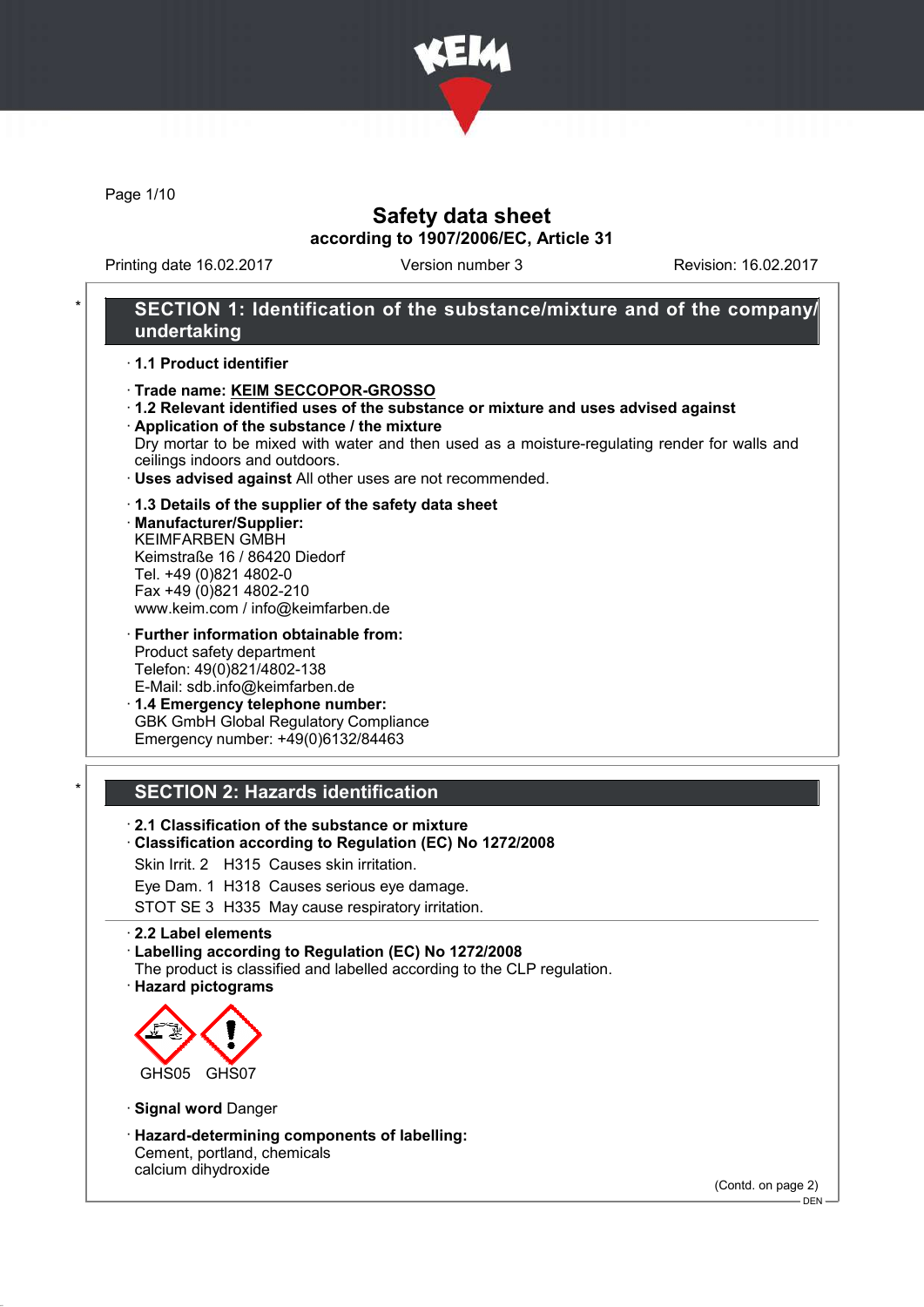

Page 2/10

# Safety data sheet according to 1907/2006/EC, Article 31

Printing date 16.02.2017 Version number 3 Revision: 16.02.2017

#### Trade name: KEIM SECCOPOR-GROSSO

|                                                                                                                | (Contd. of page 1)                                                                               |
|----------------------------------------------------------------------------------------------------------------|--------------------------------------------------------------------------------------------------|
| $\cdot$ Hazard statements                                                                                      |                                                                                                  |
| H315 Causes skin irritation.                                                                                   |                                                                                                  |
|                                                                                                                | H318 Causes serious eye damage.                                                                  |
|                                                                                                                | H335 May cause respiratory irritation.                                                           |
| · Precautionary statements                                                                                     |                                                                                                  |
| P102                                                                                                           | Keep out of reach of children.                                                                   |
| P280                                                                                                           | Wear protective gloves/protective clothing/eye protection/face protection.                       |
| P271                                                                                                           | Use only outdoors or in a well-ventilated area.                                                  |
| P261 and the P261 and the P261 and the P261 and the P261 and the P261 and the P261 and the P261 and P261 and P | Avoid breathing dust.                                                                            |
|                                                                                                                | P305+P351+P338 IF IN EYES: Rinse cautiously with water for several minutes. Remove contact       |
|                                                                                                                | lenses, if present and easy to do. Continue rinsing.                                             |
| P315                                                                                                           | Get immediate medical advice/attention.                                                          |
| P304+P340                                                                                                      | IF INHALED: Remove person to fresh air and keep comfortable for breathing.                       |
| P302+P352                                                                                                      | IF ON SKIN: Wash with plenty of soap and water.                                                  |
| P362                                                                                                           | Take off contaminated clothing.                                                                  |
| P332+P313                                                                                                      | If skin irritation occurs: Get medical advice/attention.                                         |
| $\cdot$ 2.3 Other hazards                                                                                      |                                                                                                  |
|                                                                                                                | This Product contains cement. Cement produces an alkaline reaction with moisture or water. Avoid |
|                                                                                                                | contact with eyes and prolonged skin contact.                                                    |
|                                                                                                                | <b>Results of PBT and vPvB assessment</b>                                                        |
| · <b>PBT:</b> Not applicable.                                                                                  |                                                                                                  |

· vPvB: Not applicable.

## SECTION 3: Composition/information on ingredients

<sup>·</sup> Description: Portland-cement, calcium dihydroxide, aggregates and additives

| · Dangerous components:                                                                     |                                                           |              |
|---------------------------------------------------------------------------------------------|-----------------------------------------------------------|--------------|
| CAS: 65997-15-1                                                                             | Cement, portland, chemicals                               | $10 - 25%$   |
| EINECS: 266-043-4                                                                           | 3. H <sub>335</sub>                                       |              |
| CAS: 1305-62-0                                                                              | calcium dihydroxide                                       | $2.5 - 10\%$ |
| EINECS: 215-137-3                                                                           | Eye Dam. 1, H318; $\Diamond$ Skin Irrit. 2, H315; STOT SE |              |
| Reg.nr.: 01-2119475151-45-XXXX $3$ , H335                                                   |                                                           |              |
| . Additional information: Ear the wording of the listed because phrases refer to section 16 |                                                           |              |

· Additional information: For the wording of the listed hazard phrases refer to section 16.

# SECTION 4: First aid measures

#### · 4.1 Description of first aid measures

- · General information: When seeing the doctor we suggest to present this safety data sheet.
- · After inhalation: Supply fresh air; consult doctor in case of complaints.

### · After skin contact:

Immediately wash with water and soap and rinse thoroughly.

Do not use solvents or thinners.

If skin irritation continues, consult a doctor.

(Contd. on page 3)

<sup>·</sup> 3.2 Mixtures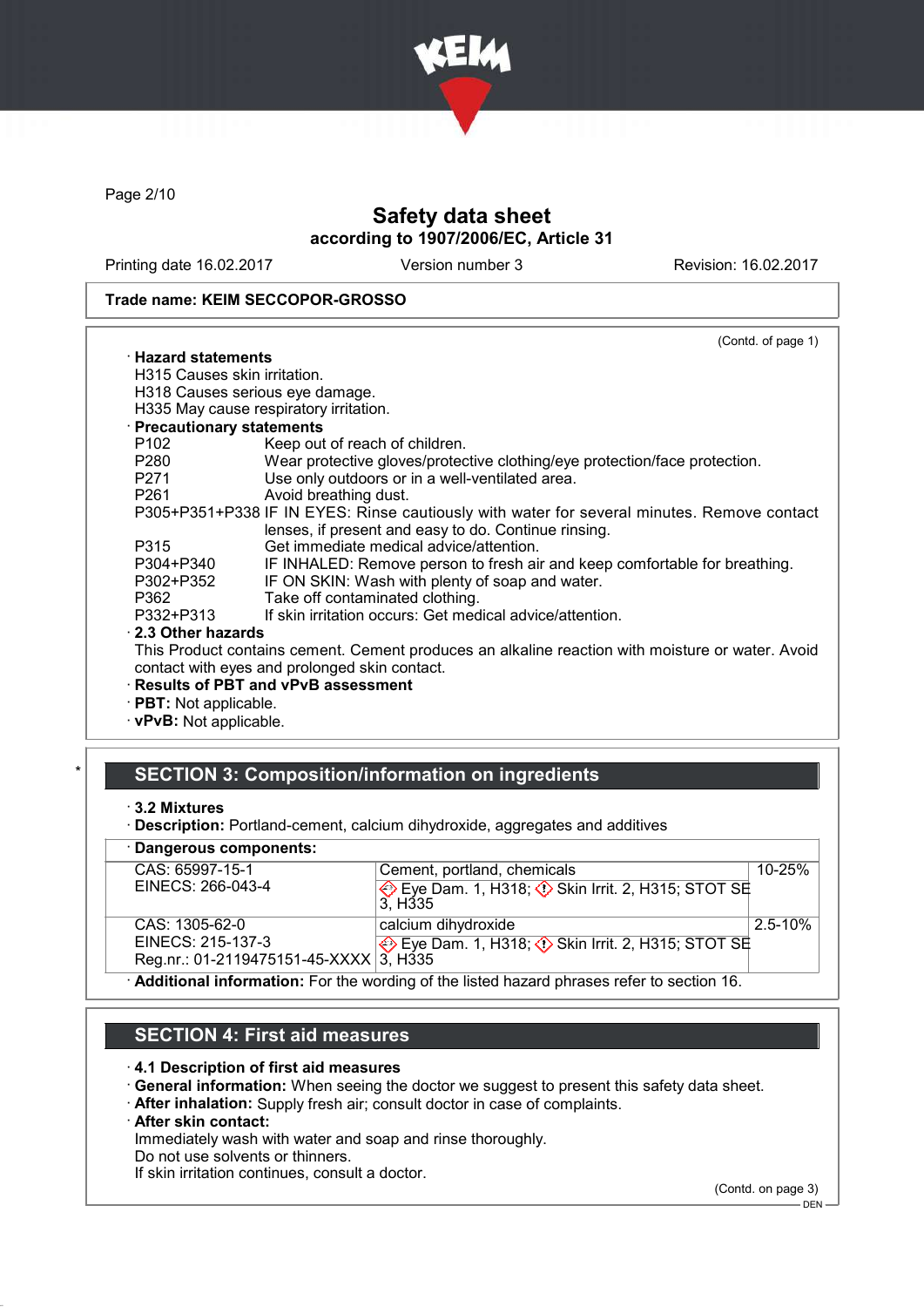

Page 3/10

## Safety data sheet according to 1907/2006/EC, Article 31

Printing date 16.02.2017 Version number 3 Revision: 16.02.2017

.<br>– DEN -

### Trade name: KEIM SECCOPOR-GROSSO

· After eye contact:

(Contd. of page 2)

- Rinse opened eye for several minutes under running water. Then consult a doctor. · After swallowing:
- Rinse mouth and throat well with water.
- Do not induce vomiting; call for medical help immediately.
- · 4.2 Most important symptoms and effects, both acute and delayed No further relevant information available.
- · 4.3 Indication of any immediate medical attention and special treatment needed
- No further relevant information available.

### SECTION 5: Firefighting measures

- · 5.1 Extinguishing media
- · Suitable extinguishing agents:
- Product itself does not burn. Co-ordinate fire-fighting measures to the fire surroundings.
- · 5.2 Special hazards arising from the substance or mixture
- No further relevant information available.
- · 5.3 Advice for firefighters
- · Protective equipment: Wear self-contained respiratory protective device.
- · Additional information

Dispose of fire debris and contaminated fire fighting water in accordance with official regulations. In case of fire do not breathe smoke, fumes and vapours.

## SECTION 6: Accidental release measures

| 6.1 Personal precautions, protective equipment and emergency procedures<br>Avoid contact with skin and eyes. |                    |
|--------------------------------------------------------------------------------------------------------------|--------------------|
| Avoid formation of dust.                                                                                     |                    |
| Use respiratory protective device against the effects of fumes/dust/aerosol.                                 |                    |
| Respect the protection rules (see section 7 a. 8).                                                           |                    |
| Product forms slippery surface when combined with water.                                                     |                    |
| 6.2 Environmental precautions:                                                                               |                    |
| Do not allow product to reach soil, sewage system or any water course.                                       |                    |
| Follow local governmental rules and regulations.                                                             |                    |
| 6.3 Methods and material for containment and cleaning up:                                                    |                    |
| Close drainages (Risk of blocking)                                                                           |                    |
| Danger of slipping!                                                                                          |                    |
| Avoid formation of dust.                                                                                     |                    |
| Ensure adequate ventilation.                                                                                 |                    |
| Pick up mechanically.                                                                                        |                    |
| Dispose of the material collected according to regulations.                                                  |                    |
| Clear contaminated areas thoroughly.                                                                         |                    |
| $\cdot$ 6.4 Reference to other sections                                                                      |                    |
| See Section 7 for information on safe handling.                                                              |                    |
| See Section 8 for information on personal protection equipment.                                              |                    |
|                                                                                                              | (Contd. on page 4) |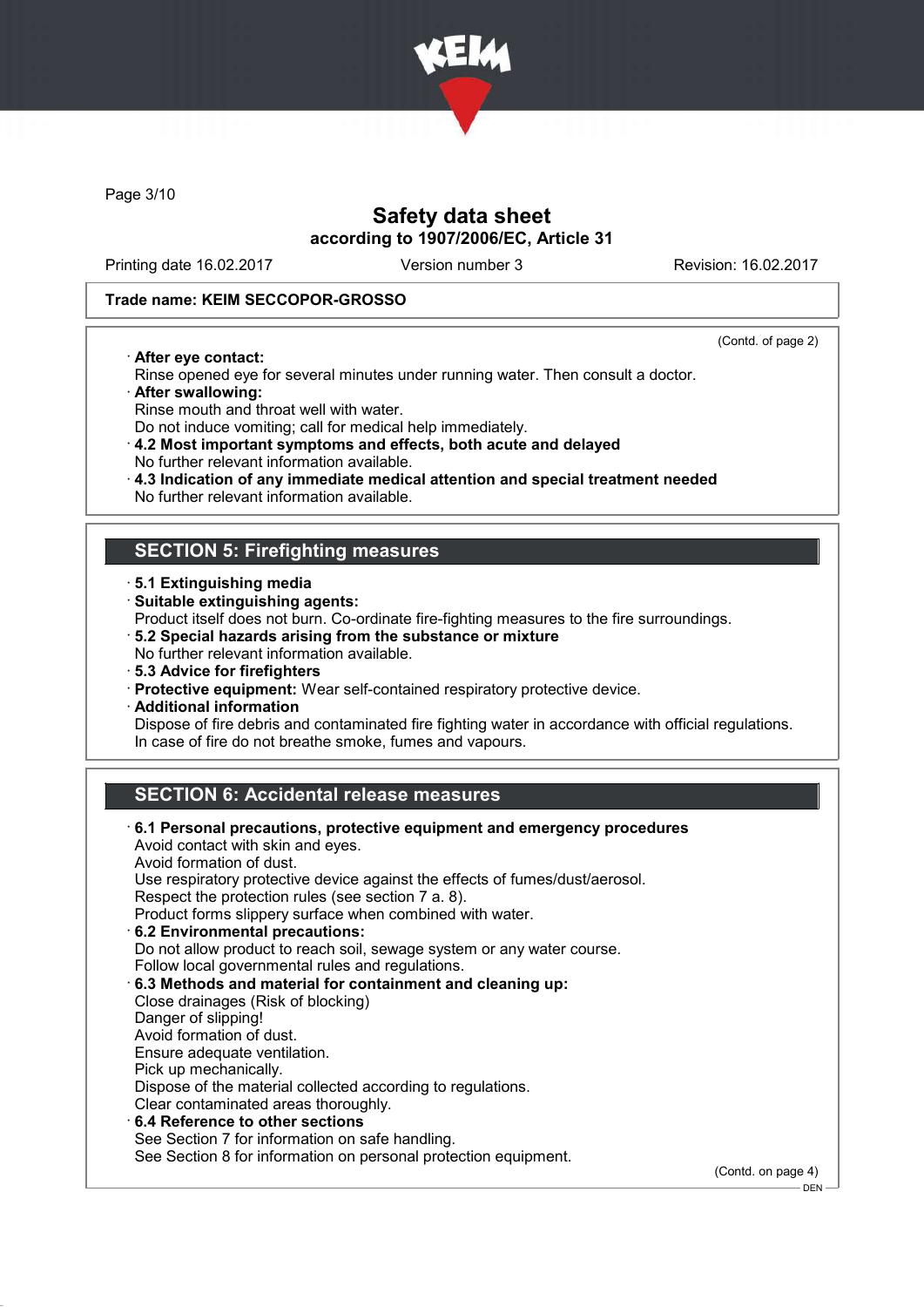

Page 4/10

## Safety data sheet according to 1907/2006/EC, Article 31

Printing date 16.02.2017 Version number 3 Revision: 16.02.2017

### Trade name: KEIM SECCOPOR-GROSSO

(Contd. of page 3)

 $-$  DEN

See Section 13 for disposal information.

## SECTION 7: Handling and storage

· 7.1 Precautions for safe handling Avoid contact with skin and eyes. Keep receptacles tightly sealed. Prevent formation of dust. Ensure good ventilation/exhaustion at the workplace. Any unavoidabledeposit of dust must be regularly removed. See item 8 for information about suitable protective equipment and technical precautions. Respect the protection rules. · Information about fire - and explosion protection: The product is not flammable. No special measures required. · 7.2 Conditions for safe storage, including any incompatibilities · Storage: · Requirements to be met by storerooms and receptacles: Keep in the original containers in a cool and dry place. Store only in unopened original receptacles. · Information about storage in one common storage facility: Do not store together with acids. · Further information about storage conditions: Store in dry conditions. Protect from humidity and water. Avoid dust formations and deposits. Keep container tightly sealed. Protect from heat and direct sunlight. · Storage class: 13 · 7.3 Specific end use(s) No further relevant information available.

# SECTION 8: Exposure controls/personal protection

| · Ingredients with limit values that require monitoring at the workplace: |                              |
|---------------------------------------------------------------------------|------------------------------|
| 65997-15-1 Cement, portland, chemicals                                    |                              |
| AGW (Germany) Long-term value: 5 E mg/m <sup>3</sup><br><b>DFG</b>        |                              |
| 1305-62-0 calcium dihydroxide                                             |                              |
| AGW (Germany) Long-term value: 1E mg/m <sup>3</sup><br>2(I); Y, EU, DFG   |                              |
| $\cdot$ DNELs                                                             |                              |
| 1305-62-0 calcium dihydroxide                                             |                              |
| Inhalative Acute - local effects, worker                                  | 4 mg/m <sup>3</sup> (worker) |
|                                                                           | (Contd. on page 5)           |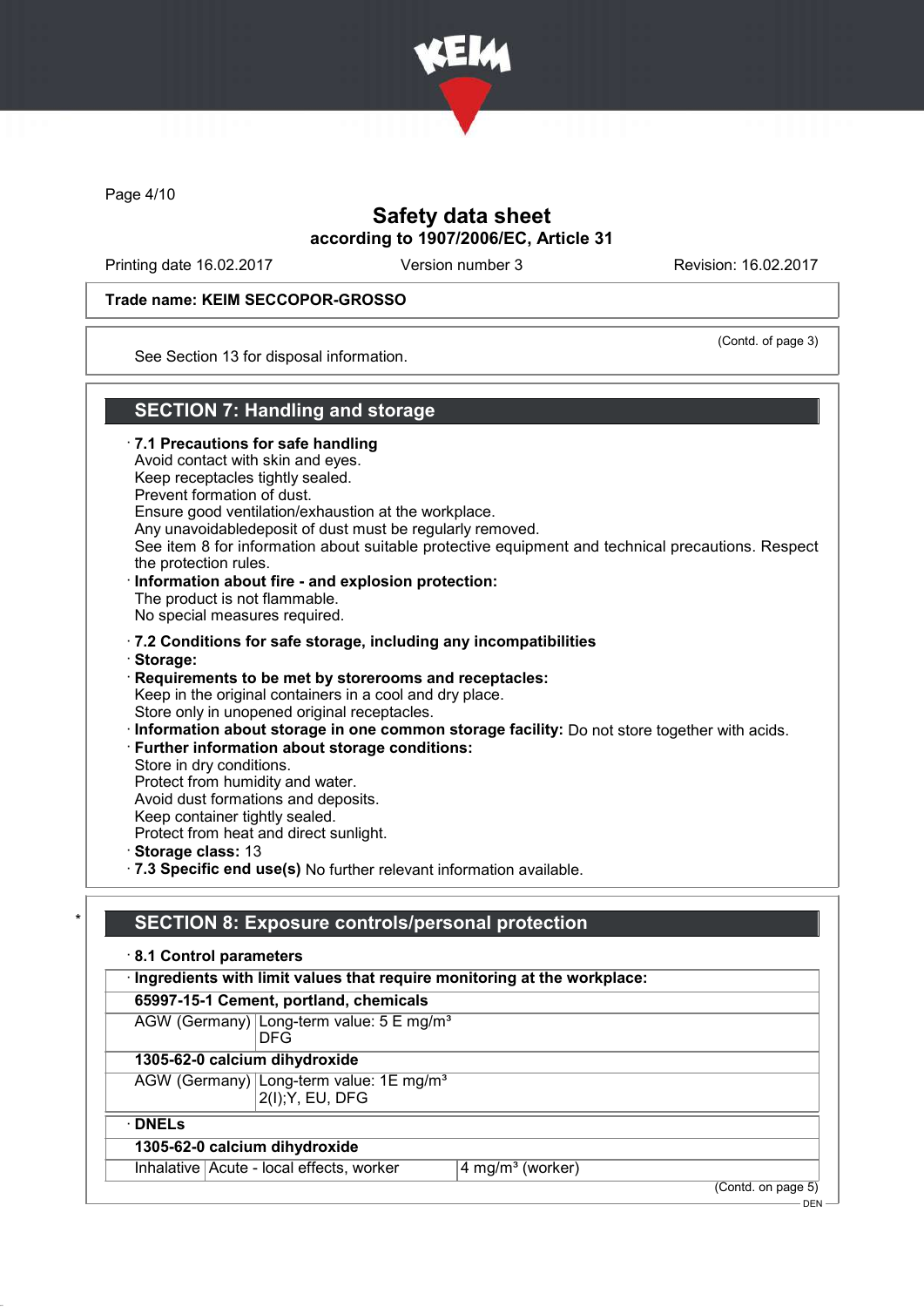

Page 5/10

# Safety data sheet according to 1907/2006/EC, Article 31

Printing date 16.02.2017 Version number 3 Revision: 16.02.2017

## Trade name: KEIM SECCOPOR-GROSSO

|                                                                                                                            |                                                                                                                                                                                                                                                                                                                                                                                                                                                                                                                                                                                                                                                                                                                                                |                        | (Contd. of page 4)                                                                                                                                                                                                                                                                                                                                                                                                                                                                                                                                                                                                                                                                                          |
|----------------------------------------------------------------------------------------------------------------------------|------------------------------------------------------------------------------------------------------------------------------------------------------------------------------------------------------------------------------------------------------------------------------------------------------------------------------------------------------------------------------------------------------------------------------------------------------------------------------------------------------------------------------------------------------------------------------------------------------------------------------------------------------------------------------------------------------------------------------------------------|------------------------|-------------------------------------------------------------------------------------------------------------------------------------------------------------------------------------------------------------------------------------------------------------------------------------------------------------------------------------------------------------------------------------------------------------------------------------------------------------------------------------------------------------------------------------------------------------------------------------------------------------------------------------------------------------------------------------------------------------|
|                                                                                                                            | Acute - local effects, consumer                                                                                                                                                                                                                                                                                                                                                                                                                                                                                                                                                                                                                                                                                                                |                        | 4 mg/m <sup>3</sup> (consumer)                                                                                                                                                                                                                                                                                                                                                                                                                                                                                                                                                                                                                                                                              |
|                                                                                                                            | Long-term - local effects, worker                                                                                                                                                                                                                                                                                                                                                                                                                                                                                                                                                                                                                                                                                                              |                        | 1 mg/m $3$ (worker)                                                                                                                                                                                                                                                                                                                                                                                                                                                                                                                                                                                                                                                                                         |
|                                                                                                                            | Long-term - local effects, consumer                                                                                                                                                                                                                                                                                                                                                                                                                                                                                                                                                                                                                                                                                                            |                        | 1 (consumer)                                                                                                                                                                                                                                                                                                                                                                                                                                                                                                                                                                                                                                                                                                |
| · PNECs                                                                                                                    |                                                                                                                                                                                                                                                                                                                                                                                                                                                                                                                                                                                                                                                                                                                                                |                        |                                                                                                                                                                                                                                                                                                                                                                                                                                                                                                                                                                                                                                                                                                             |
|                                                                                                                            | 1305-62-0 calcium dihydroxide                                                                                                                                                                                                                                                                                                                                                                                                                                                                                                                                                                                                                                                                                                                  |                        |                                                                                                                                                                                                                                                                                                                                                                                                                                                                                                                                                                                                                                                                                                             |
|                                                                                                                            | Aquatic compartment - freshwater                                                                                                                                                                                                                                                                                                                                                                                                                                                                                                                                                                                                                                                                                                               |                        | 0.49 mg/l (freshwater)                                                                                                                                                                                                                                                                                                                                                                                                                                                                                                                                                                                                                                                                                      |
|                                                                                                                            | Aquatic compartment - marine water                                                                                                                                                                                                                                                                                                                                                                                                                                                                                                                                                                                                                                                                                                             |                        | 0.32 mg/l (marine water)                                                                                                                                                                                                                                                                                                                                                                                                                                                                                                                                                                                                                                                                                    |
|                                                                                                                            | Terrestrial compartment - soil                                                                                                                                                                                                                                                                                                                                                                                                                                                                                                                                                                                                                                                                                                                 |                        | 1080 mg/kg dw (soil)                                                                                                                                                                                                                                                                                                                                                                                                                                                                                                                                                                                                                                                                                        |
| Sewage treatment plant                                                                                                     |                                                                                                                                                                                                                                                                                                                                                                                                                                                                                                                                                                                                                                                                                                                                                | 3 mg/l (sewage sludge) |                                                                                                                                                                                                                                                                                                                                                                                                                                                                                                                                                                                                                                                                                                             |
| Additional information: The lists valid during the making were used as basis.                                              |                                                                                                                                                                                                                                                                                                                                                                                                                                                                                                                                                                                                                                                                                                                                                |                        |                                                                                                                                                                                                                                                                                                                                                                                                                                                                                                                                                                                                                                                                                                             |
| Filter: FFP2<br>Protective gloves<br>is recommended.<br>Eye protection:<br>In a dusty environment wear protective goggles. | Personal protective equipment:<br><b>General protective and hygienic measures:</b><br>Avoid contact with the eyes and skin.<br>Do not inhale dust / smoke / mist.<br>Wash hands before breaks and at the end of work.<br>Immediately remove all soiled and contaminated clothing<br><b>Respiratory protection:</b><br>In a dusty environment wear suitable facemask.<br>· Protection of hands:<br>Alkaline resistant gloves<br><b>Material of gloves</b><br>suitable material e.g.:<br>Nitrile impregnated cotton-gloves<br>Recommended thickness of the material: $\geq 0.5$ mm<br>to be checked prior to the application.<br>Penetration time of glove material<br>Value for the permeation: Level $\geq 6$ (480 min)<br>has to be observed. |                        | Vacuum clean contaminated clothing. Do not blow or brush off contamination.<br>The selection of the suitable gloves does not only depend on the material, but also on further marks<br>of quality and varies from manufacturer to manufacturer. As the product is a preparation of several<br>substances, the resistance of the glove material can not be calculated in advance and has therefore<br>The determined penetration times according to EN 374 part III are not performed under practical<br>conditions. Therefore a maximum wearing time, which corresponds to 50% of the penetration time,<br>The exact break trough time has to be found out by the manufacturer of the protective gloves and |

- DEN -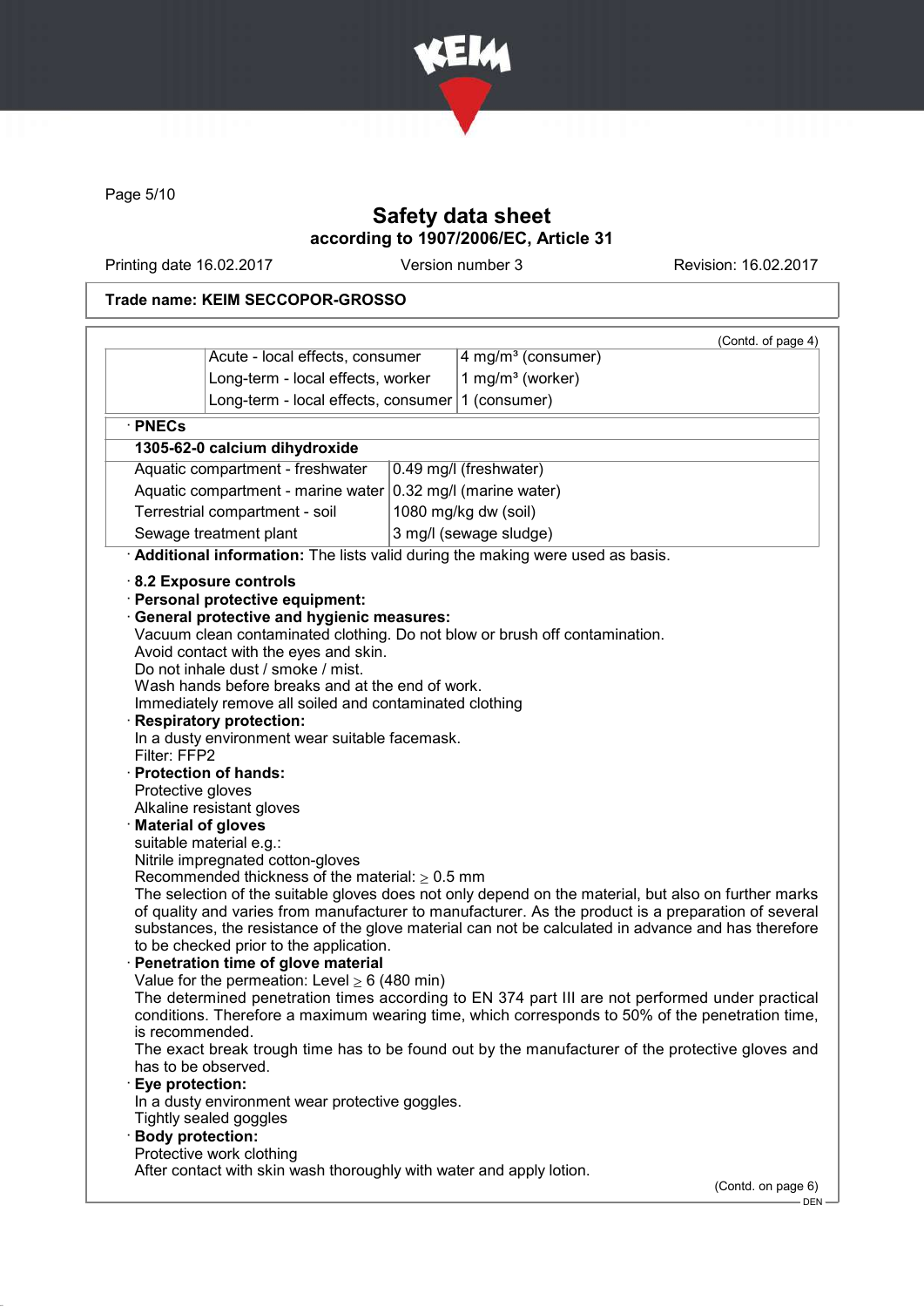

Page 6/10

# Safety data sheet according to 1907/2006/EC, Article 31

Printing date 16.02.2017 Version number 3 Revision: 16.02.2017

Trade name: KEIM SECCOPOR-GROSSO

(Contd. of page 5) · Limitation and supervision of exposure into the environment See Section 12 and 6.2

| .9.1 Information on basic physical and chemical properties |                                               |
|------------------------------------------------------------|-----------------------------------------------|
| · General Information                                      |                                               |
| · Appearance:                                              |                                               |
| Form:                                                      | Powder                                        |
| Colour:                                                    | Grev                                          |
| · Odour:                                                   | Weak, characteristic                          |
| Odour threshold:                                           | Not determined.                               |
| · pH-value at 20 °C:                                       | $11.5 - 13.5*$                                |
|                                                            | with water mixed                              |
| Change in condition                                        |                                               |
| <b>Melting point/freezing point:</b>                       | Undetermined.                                 |
| Initial boiling point and boiling range: Not applicable.   |                                               |
| · Flash point:                                             | Not applicable.                               |
| · Flammability (solid, gas):                               | Not applicable.                               |
| · Ignition temperature:                                    | Not determined.                               |
| · Decomposition temperature:                               | Not determined.                               |
| Auto-ignition temperature:                                 | Product is not selfigniting.                  |
| <b>Explosive properties:</b>                               | Product does not present an explosion hazard. |
| <b>Explosion limits:</b>                                   |                                               |
| Lower:                                                     | Not applicable.                               |
| Upper:                                                     | Not applicable.                               |
| <b>Oxidising properties</b>                                | Not applicable.                               |
| · Vapour pressure:                                         | Not applicable.                               |
| · Density at 20 °C:                                        | $1.1 - 1.3*$ g/cm <sup>3</sup>                |
|                                                            | <b>Bulk density</b>                           |
| · Relative density                                         | Not determined.                               |
| · Vapour density                                           | Not applicable.                               |
| <b>Evaporation rate</b>                                    | Not applicable.                               |
| Solubility in / Miscibility with                           |                                               |
| water at 20 °C:                                            | < 2 g/l $(Ca(OH)2)$                           |
|                                                            | miscible                                      |
| · Partition coefficient: n-octanol/water:                  | Not applicable.                               |
| · Viscosity:                                               |                                               |
| Dynamic:                                                   | Not applicable.                               |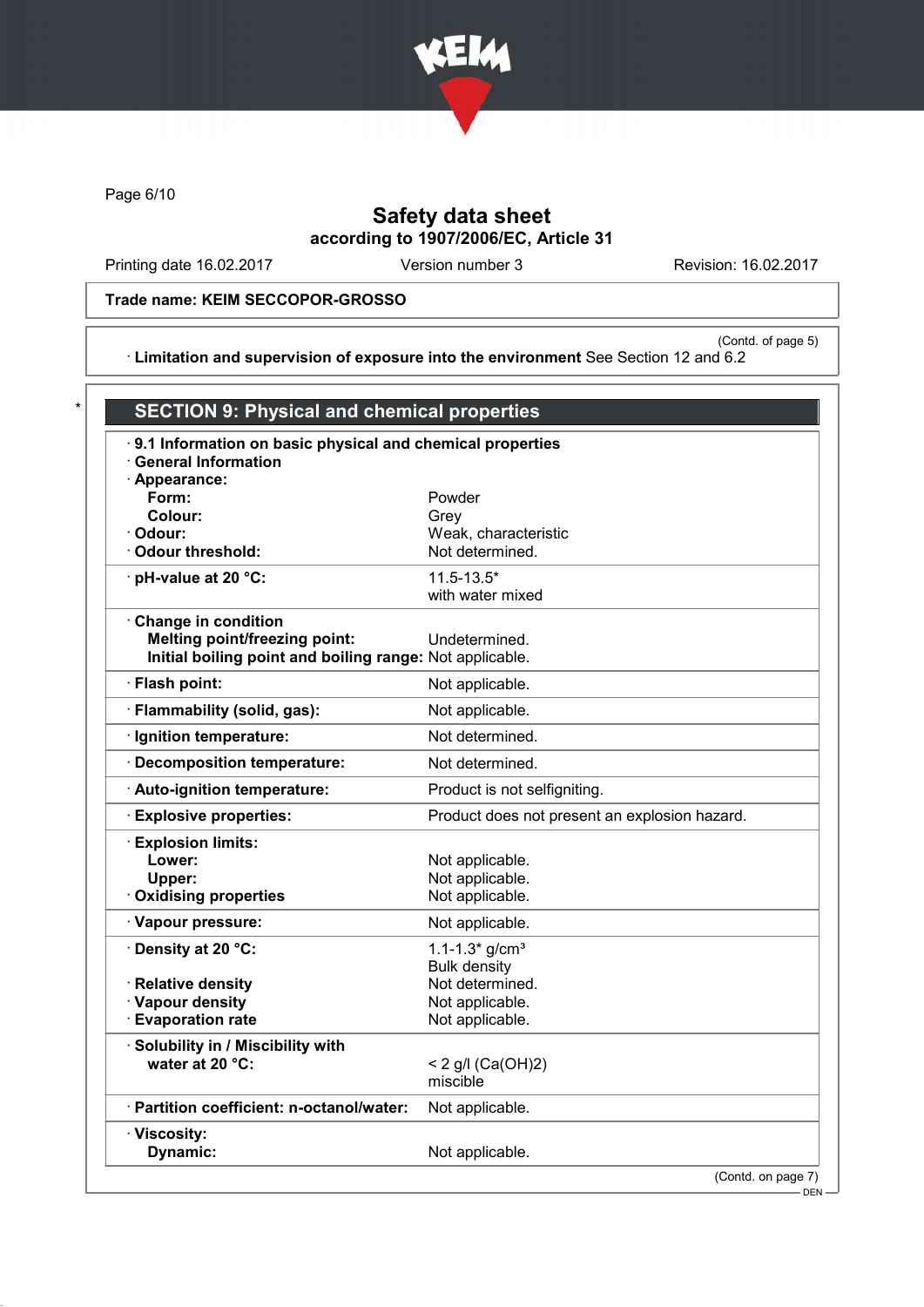

Page 7/10

# Safety data sheet according to 1907/2006/EC, Article 31

Printing date 16.02.2017 Version number 3 Revision: 16.02.2017

(Contd. of page 6)

#### Trade name: KEIM SECCOPOR-GROSSO

Kinematic: Not applicable.<br>
9.2 Other information **Accord 1989** The values are

\* The values are for freshly produced material and may change with the time.

### SECTION 10: Stability and reactivity

- · 10.1 Reactivity Reacts with water alkaline and hardens.
- · 10.2 Chemical stability Stable under normal conditions of storage and use.
- · Thermal decomposition / conditions to be avoided:
- Stable at environment temperature.
- No decomposition if used and stored according to specifications.
- · 10.3 Possibility of hazardous reactions No dangerous reactions known.
- · 10.4 Conditions to avoid Humidity
- · 10.5 Incompatible materials: Acids
- · 10.6 Hazardous decomposition products:

No hazardous decomposition products if stored and handled as prescribed.

### **SECTION 11: Toxicological information**

· 11.1 Information on toxicological effects

· Acute toxicity Based on available data, the classification criteria are not met.

### · LD/LC50 values relevant for classification:

#### 1305-62-0 calcium dihydroxide

Oral LD50 >2000 mg/kg (rat) (OECD 425)

Dermal  $|LD50|$  > 2500 mg/kg (rabbit) (OECD 402)

Primary irritant effect:

### Skin corrosion/irritation

- Causes skin irritation.
- · Serious eye damage/irritation
- Causes serious eye damage.
- · during inhalation: Irritating to respiratory system.
- · during swallowing: Irritant effect possible
- **Respiratory or skin sensitisation**
- Product is reduced in chromate. Within the indicated storage time sensitization is not expected.
- Other information (about experimental toxicology):
- Experimental analysis are not available.

The product was not tested. The statements on toxicology have been derived from the properties of the individual components.

- · CMR effects (carcinogenity, mutagenicity and toxicity for reproduction) not applicable
- Germ cell mutagenicity Based on available data, the classification criteria are not met.
- · Carcinogenicity Based on available data, the classification criteria are not met.
- · Reproductive toxicity Based on available data, the classification criteria are not met.
- · STOT-single exposure
- May cause respiratory irritation.

(Contd. on page 8)

DEN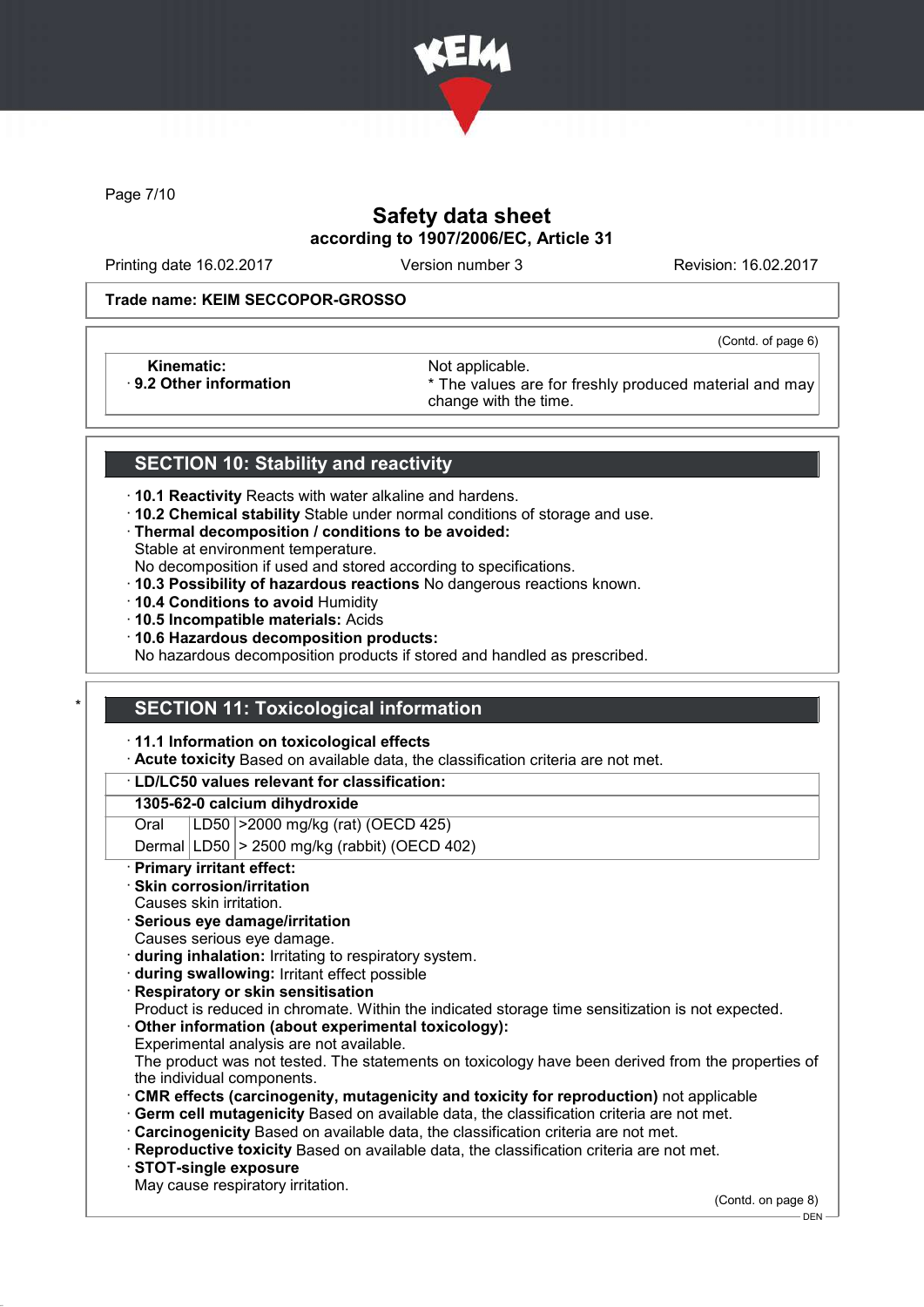

Page 8/10

# Safety data sheet according to 1907/2006/EC, Article 31

Printing date 16.02.2017 Version number 3 Revision: 16.02.2017

### Trade name: KEIM SECCOPOR-GROSSO

(Contd. of page 7)

· STOT-repeated exposure Based on available data, the classification criteria are not met. · Aspiration hazard Based on available data, the classification criteria are not met.

| 1305-62-0 calcium dihydroxide<br><b>NOEC</b>                                          |                                                                                                                                                                                                                                                                                                                                                                                                                                                                                       |
|---------------------------------------------------------------------------------------|---------------------------------------------------------------------------------------------------------------------------------------------------------------------------------------------------------------------------------------------------------------------------------------------------------------------------------------------------------------------------------------------------------------------------------------------------------------------------------------|
|                                                                                       | 72h; 48 mg/l (freshwater alga)                                                                                                                                                                                                                                                                                                                                                                                                                                                        |
|                                                                                       | 14d; 32 mg/l (invertebrate marine organisms)                                                                                                                                                                                                                                                                                                                                                                                                                                          |
| EC10/LC10 oder NOEC                                                                   | 2000 mg/kg (Soil macro-organisms)                                                                                                                                                                                                                                                                                                                                                                                                                                                     |
|                                                                                       | 12000 mg/kg (soil microorganisms)                                                                                                                                                                                                                                                                                                                                                                                                                                                     |
| <b>NOEC</b>                                                                           | 21d; 1080 mg/kg (plants)                                                                                                                                                                                                                                                                                                                                                                                                                                                              |
| EC 50/48h                                                                             | 49.1 mg/l (freshwater invertebrate organisms)                                                                                                                                                                                                                                                                                                                                                                                                                                         |
| EC 50/72 h                                                                            | 184.57 mg/l (freshwater alga)                                                                                                                                                                                                                                                                                                                                                                                                                                                         |
| LC 50/96 h                                                                            | 457 mg/l (marine fish)                                                                                                                                                                                                                                                                                                                                                                                                                                                                |
|                                                                                       | 50.6 mg/l (freshwater fish)                                                                                                                                                                                                                                                                                                                                                                                                                                                           |
|                                                                                       | 158 mg/l (invertebrate marine organisms)                                                                                                                                                                                                                                                                                                                                                                                                                                              |
| · Additional ecological information:<br>· AOX-indication:                             | · 12.2 Persistence and degradability No further relevant information available.<br>· 12.3 Bioaccumulative potential No further relevant information available.<br>. 12.4 Mobility in soil No further relevant information available.<br>Due to the substance of content which do not include organic jointed halogens, the product can not                                                                                                                                            |
| EU guideline NO. 2006/11/EC:<br>of EU-directives 76/464/EWG.<br><b>General notes:</b> | take influence on the AOX-load of the waste water.<br>According to the formulation contains the following heavy metals and compounds from the<br>According to our current data base the product does not consist of any heavy metals or substances<br>At present there are no ecotoxicological assessments.<br>Do not allow product to reach ground water, water course or sewage system.<br>Water hazard class 1 (German Regulation) (Self-assessment): slightly hazardous for water |

- · 13.1 Waste treatment methods
- · Recommendation

Must not be disposed with household garbage. Do not allow product to reach sewage system.

(Contd. on page 9)  $-$  DEN  $-$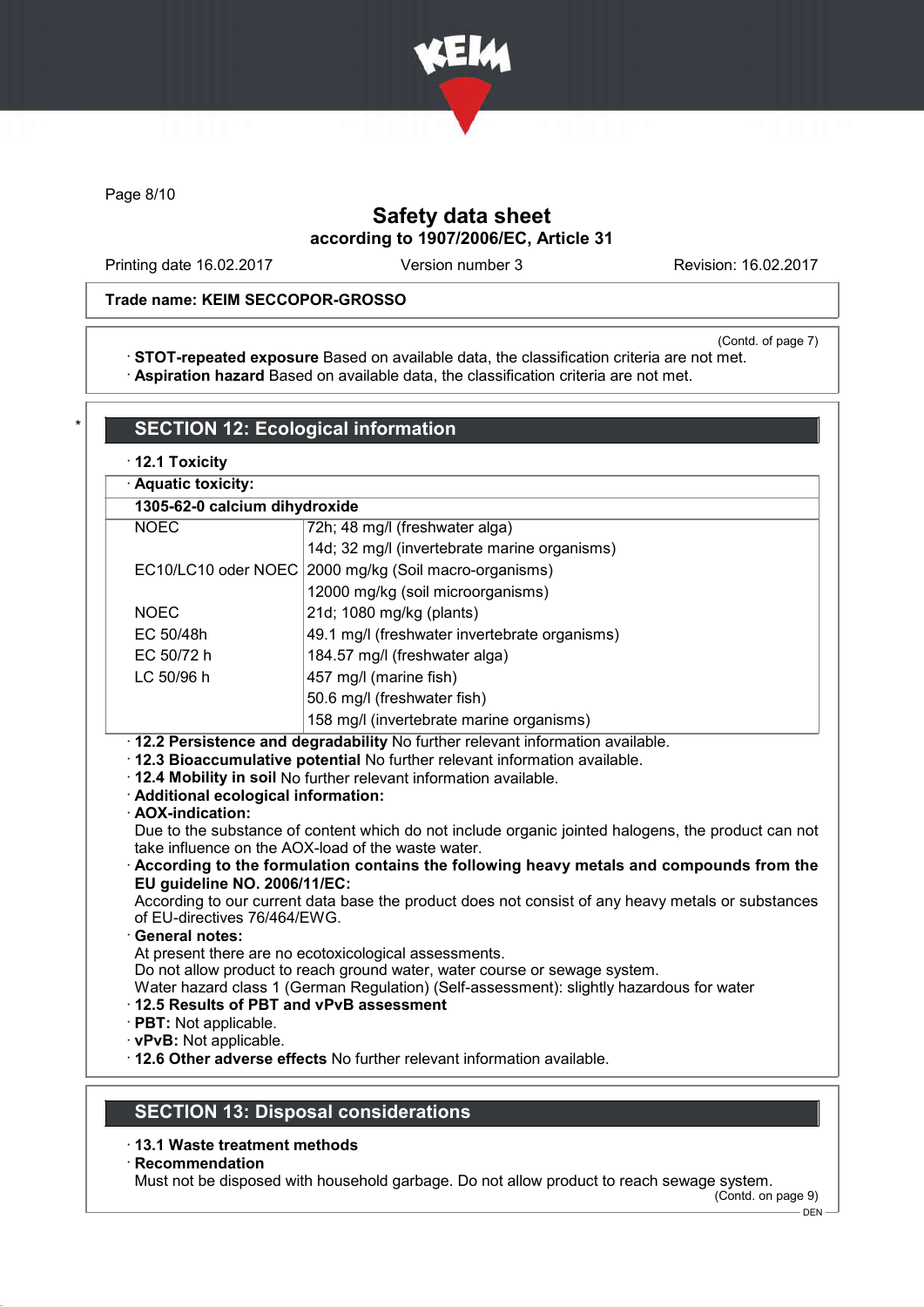

Page 9/10

## Safety data sheet according to 1907/2006/EC, Article 31

Printing date 16.02.2017 Version number 3 Revision: 16.02.2017

### Trade name: KEIM SECCOPOR-GROSSO

(Contd. of page 8)

Disposal must be made according to official regulations.

· European waste catalogue

17 01 01 concrete

· Uncleaned packaging: · Recommendation: Disposal must be made according to official regulations. Non contaminated packagings may be recycled.

Recommended cleansing agents: Water, if necessary with cleansing agents.

## SECTION 14: Transport information

| $\cdot$ 14.1 UN-Number<br>· ADR, IMDG, IATA                                | Void                                                          |
|----------------------------------------------------------------------------|---------------------------------------------------------------|
| 14.2 UN proper shipping name<br>· ADR, IMDG, IATA                          | Void                                                          |
| 14.3 Transport hazard class(es)                                            |                                                               |
| · ADR, IMDG, IATA<br>· Class                                               | Void                                                          |
| ⋅ 14.4 Packing group<br>· ADR, IMDG, IATA                                  | Void                                                          |
| ⋅14.5 Environmental hazards:<br>$\cdot$ Marine pollutant:                  | No.                                                           |
| 14.6 Special precautions for user                                          | Not applicable.                                               |
| 14.7 Transport in bulk according to Annex II<br>of Marpol and the IBC Code | Not applicable.                                               |
| · Transport/Additional information:                                        | No dangerous good in sense of these transport<br>regulations. |
| · UN "Model Regulation":                                                   | Void                                                          |

# **SECTION 15: Regulatory information**

· 15.1 Safety, health and environmental regulations/legislation specific for the substance or mixture

· Labelling according to Regulation (EC) No 1272/2008 For information on labelling please refer to section 2 of this document.

· Directive 2012/18/EU

· Named dangerous substances - ANNEX I None of the ingredients is listed.

(Contd. on page 10)

 $-$  DEN